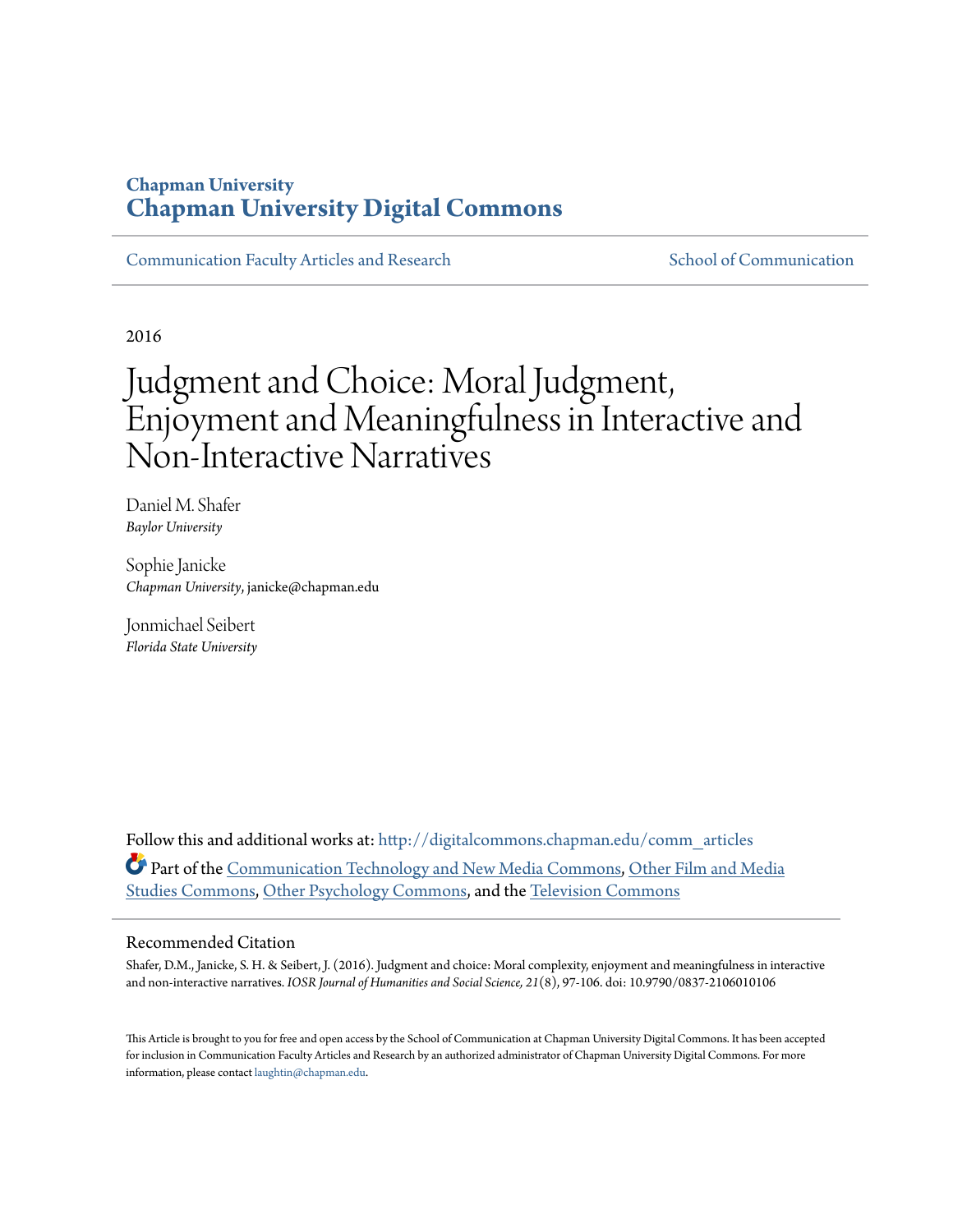# Judgment and Choice: Moral Judgment, Enjoyment and Meaningfulness in Interactive and Non-Interactive Narratives

#### **Comments**

This article was originally published in *IOSR Journal of Humanities and Social Science*, volume 21, issue 8, in 2016. [DOI: 10.9790/0837-2106010106](http://dx.doi.org/10.9790/0837-2106010106)

#### **Copyright**

International Organization of Scientific Research (IOSR)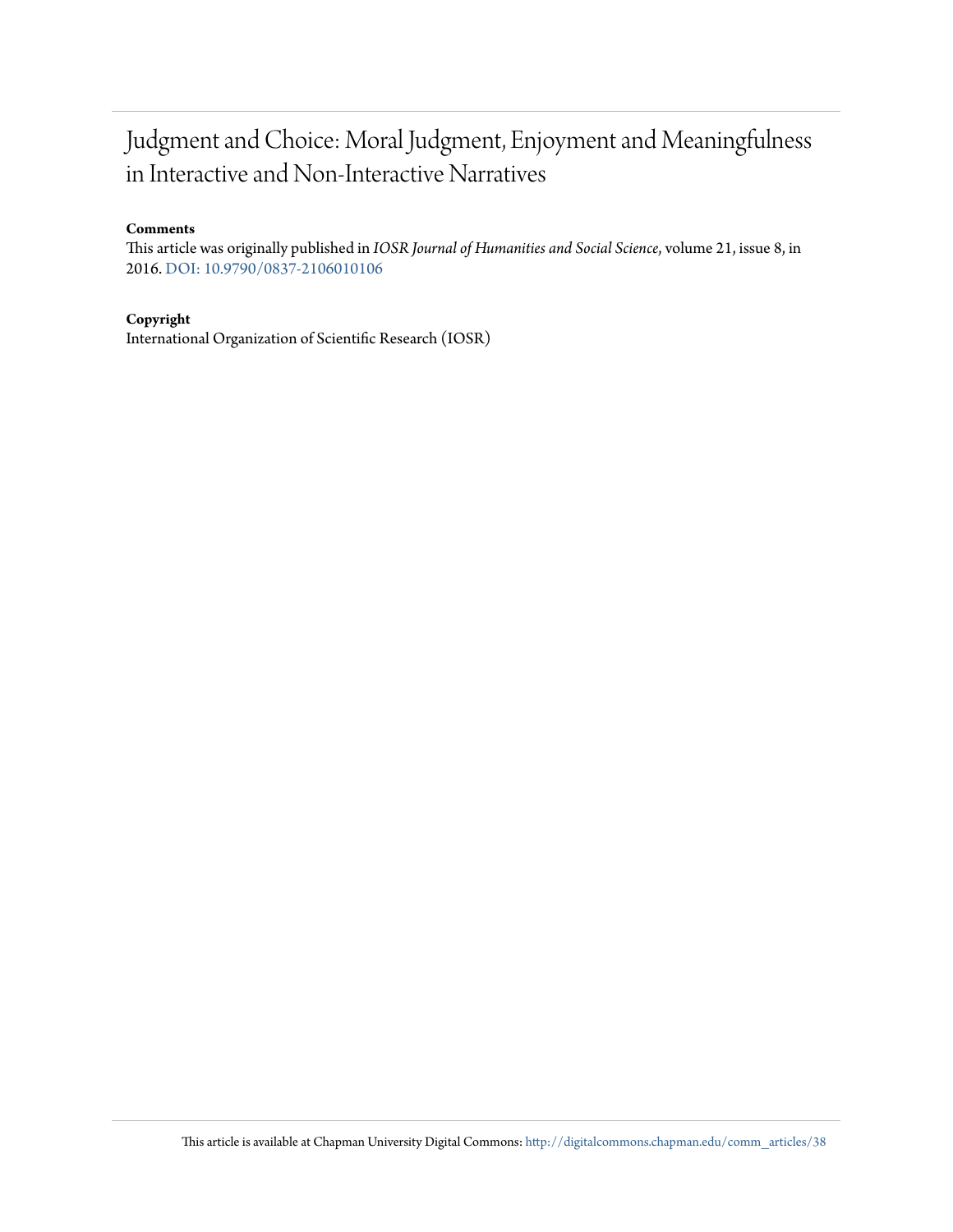## **Judgment and Choice: Moral Judgment, Enjoyment and Meaningfulness in Interactive and Non-Interactive Narratives**

Daniel M. Shafer<sup>1</sup>, Sophie Janicke<sup>2</sup>, Jonmichael Seibert<sup>3</sup>

*1 (Department of Film & Digital Media/ Baylor University, USA) 2 (Department of Communication/ University of Arkansas, USA) 3 (Department of Communication and Information/ Florida State University, USA)*

Abstract: This study extends Affective Disposition Theory (ADT) and the Integrated Theory of Enjoyment (ITE) to interactive television/film narratives. In the study, 168 participants were randomly assigned to experience one of two originally-produced films; one with interactive components, the other without. Participants in the interactive condition made choices for the protagonist throughout the films. Path analysis was used to examine hypotheses based on the ITE (using the recent perspective of enjoyment and meaningfulness as outcomes). Results indicate that the principles of ADT and ITE can be applied to interactive narrative forms. Suggestions for future research are offered.

*Keywords - ADT, ITE, Meaningfulness, Enjoyment, Moral Choice, Interactivity*

### **I. INTRODUCTION**

Various perspectives that fall under the heading of entertainment theory have been developed to explain how the media we consume impacts our minds, attitudes, beliefs, and behaviors. Broadly, these perspectives help explain our selection and enjoyment of entertainment media. Three of these theories; excitation transfer theory (Zillmann, 1983), mood management theory (Zillmann, 1988), and affective disposition theory (ADT; Raney, 2003; 2006) were formulated with non-interactive media in mind (Vorderer et al., 2006). However, with the rise in popularity of interactive components embedded in television and film, as well as the stunning recent success of the video game industry, scholars have undertaken extensive exploration of interactivity as a key component of the entertainment experience (Grodal, 2000; Vorderer, 2000). One goal of the present study is to extend existing theories of enjoyment of entertainment fare, ADT in particular, to interactive media content.A recent trend in broadcast and cable television is the integration of interactive elements into the (traditionally passive) television viewer experience. Perhaps the most notable has been the Fox television show *American Idol*, which asks viewers to vote for their favorite singer and ultimately determine the winner of a lucrative recording contract. Other shows have followed suit such as *The X Factor* and *So You Think You Can Dance* (both on Fox), and NBCs *The Voice*, among others. The latest attempt at this innovation is the ABC offering *Rising Star*, which debuted in the summer season of 2014 (ABC Network, 2014). The show offers the first true attempt at a fan voting system that is implemented live in real time. This means that fans can directly decide a contestant's fate with no intermediary calculation process or data processing.

Other interactive innovations have been seen in the form of what are essentially interactive movies like the recent Playstation 4 release *Until Dawn* (Byles, 2015); and Quantic Dream's *Heavy Rain*, released in 2010 for the PS3 console (Quantic Dream, n.d.). These "games" are narrative-rich experiences which offer opportunities for action by the user. Many times, such action takes the form of choices the user makes for the main characters of the narrative. In the case of *Heavy Rain*, the game was both a commercial and critical success, making over \$2 million around the world, according to the developer (Quantic Dream, n.d.).

The emergence of more cinematic presentations in the video game world, as well as the noted recent attempts by the television industry to inject interactivity into the viewer experience provide an opportunity to revisit the application of traditional entertainment theories to interactive fare. While we acknowledge that video games are unique in their level of interactivity potential, we argue that forms of interactivity being integrated into traditionally passive media - such as audience voting and audience feedback – do in fact preserve the disposition formation and narrative experience processes that traditional entertainment theories explain so well.

One of the leading theoretical approaches that explain this narrative enjoyment process is the affective disposition theory (ADT). Several theories fall under the ADT umbrella such as the disposition theory of humor and mirth (Zillmann & Cantor, 1976), the disposition theory of drama (Zillmann & Bryant, 1975; Zillmann & Cantor, 1976), the disposition theory of sports spectatorship (Raney, 2003), the moral sanction theory of delight and repugnance (Zillmann, 2000), and the integrated theory of crime drama enjoyment (Raney, 2002; 2005;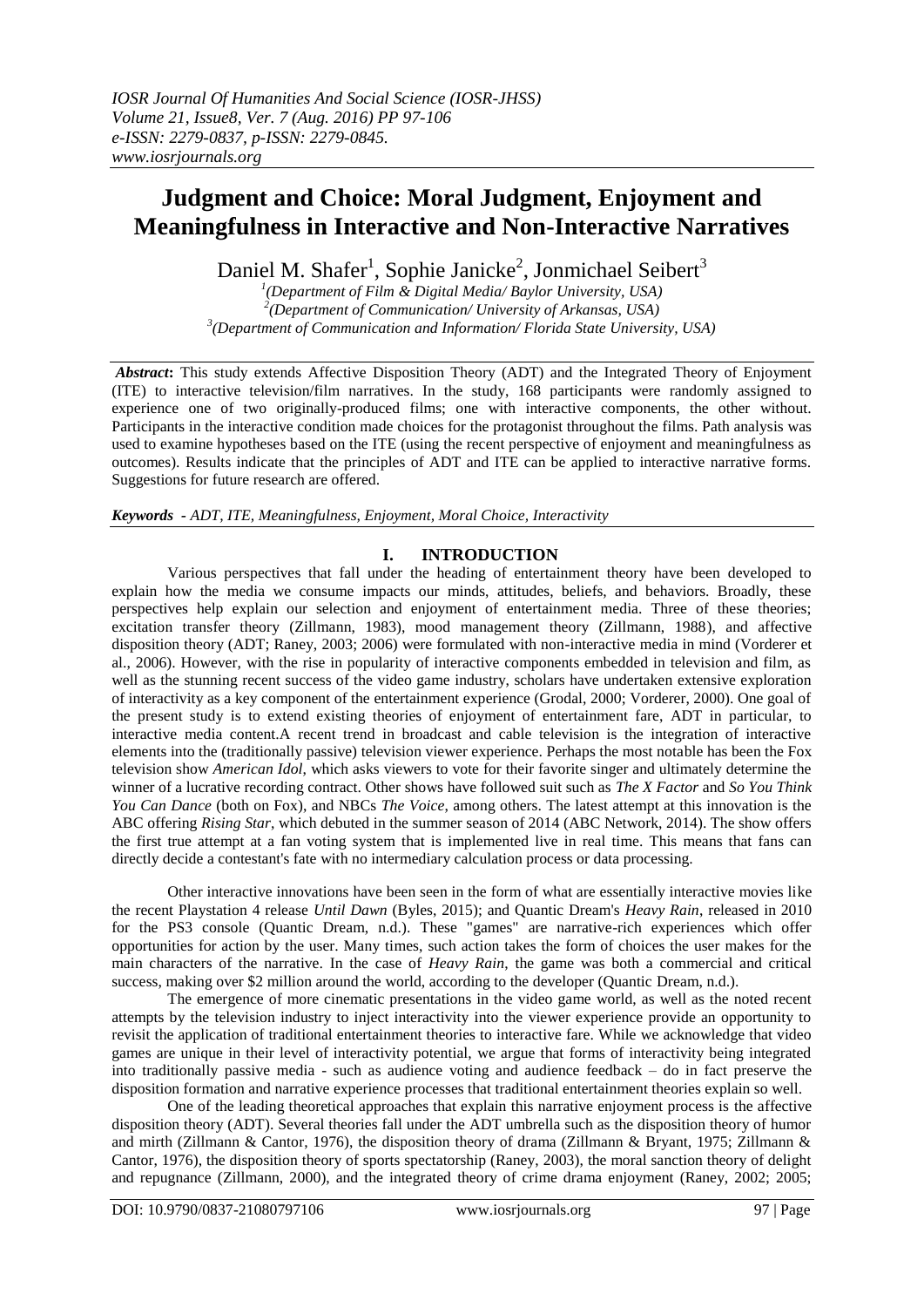Raney & Bryant, 2002). The common argument of all ADT theories is that enjoyment is based on the moral judgments we make and the dispositions we form toward mediated characters. When thinking about interactivity in traditionally passive media, we argue that our choices in voting or audience feedback are inherently moral. For example, in the reality show *Big Brother*, voting for a houseguest to eat disgusting food; or for another houseguest to be safe from elimination is essentially a moral choice, or, at least, a disposition-based one. In traditional passive media, our moral mind is especially engaged when we have to make judgments about morally complex actions (e.g., embracing immoral actions to reach ostensibly noble goals). Researchers have recently put their attention to investigate how viewers negotiate their dispositions toward morally complex characters who engage in such morally complex actions (i.e., Krakowiak & Oliver, 2012; Raney & Janicke, 2013; Shafer, 2009; Shafer & Raney, 2012).

Consequently, what drives our study is the question of how moral judgments inform the enjoyment process. We also inquire as to how interactivity may impact moral choice. Additionally, we are embracing the shift recent scholarship has suggested from focusing on enjoyment as the default outcome, toward a twopronged outcome formula that includes both hedonic (i.e., enjoyment) and eudaimonic (e.g., appreciation) responses (Oliver & Bartsch, 2011; Oliver & Raney, 2011). Lewis, Tamborini and Weber (2011) found greater appreciation for morally mixed narrative endings (where some moral intuitions are upheld and some are violated, cf. Tamborini, 2013) compared to purely positive "happy" endings, thus, lending support to investigate narrative experiences from a grand perspective (including enjoyment and meaningfulness) with the present study.

#### 1.1 Affective Disposition Theory

Affective disposition theory explains the process that leads to enjoyment of a variety of mediated content (Raney, 2003; 2006; Zillmann & Cantor, 1976). The theory argues that enjoyment is wrought through a continuous process of affective reactions to and moral judgments about the behavior of the protagonist and antagonist characters in the narrative. As long as we like and approve of a character's behavior, we hope for a good outcome and fear the negative.

By the same token, if we dislike and disapprove of a character's behavior, we hope for negative outcomes and fear the positive. When these two processes converge in one narrative in the form of hero vs. villain, as is common to many narratives, enjoyment is likely. We rejoice when those characters we like and empathize with triumph over those we dislike and feel counter-empathy toward. This process is described by Zillmann (2000), who proposed the moral sanction theory of delight and repugnance as an extension to his original theory. He asserted that we are "untiring moral monitors" (p. 54); continually rendering judgments about the behavior of characters throughout the mediated experience. These judgments can vary based on individual traits such as how empathic one may be, or based on attitudes held by the viewer such as their opinions on punitive punishment and vigilante justice, which has been shown to affect enjoyment in the Integrated Theory of Enjoyment (ITE, Raney, 2002; Raney & Bryant, 2002; Raney, 2005).

As stimulus, Raney (2005) used a narrative where the protagonist killed the antagonist as punishment for the crime committed against him. Results showed that vigilantism predicted the judgments of deservedness and victim sympathy, which in turn predicted enjoyment (Raney, 2005). In a similar study, empathy, punitiveness, and vigilantism predicted victim sympathy, which in turn predicted enjoyment (Raney, 2002). Thus, for traditional dramas, research on the basis of ITE supports the relevance of these individual trait variables as predictors for moral judgments made about the behaviors of media characters.

#### 1.2 Morally Complex Characters

ADT in its original formulation seems to assume a traditional hero/villain plot structure. However, the assumptions of ADT are challenged when characters do not follow the traditional formula. Raney (2002; 2004) and others have investigated the disposition formation process when morally complex characters (Raney & Janicke, 2013; e.g., antiheroes) take the protagonist role. These morally complex characters, such as Jack Bauer of *24*, Dexter of *Dexter*, V of *V for Vendetta*, or The Bride in the *Kill Bill* films, often violate commonly held moral sanctions against murder, torture, or terrorism. But still, audiences flock to these and similar offerings. Empirical evidence suggests that viewers are able to disengage their moral standards that they typically rely on in order to continue enjoying narratives featuring morally complex characters (e.g., Janicke & Raney, 2015; Krakowiak & Tsay, 2011; Shafer & Raney, 2012). That is, viewers find justifications that are oftentimes embedded within the narrative, in form of moral disengagement cues, to continue liking the main character. Liking the main character, of course, is necessary for any enjoyment experience according to ADT and the ITE. Shafer & Raney (2012) applied the ITE to narratives featuring morally complex characters and found that in antihero narratives with no moral disengagement cues, viewers relied on their own empathy and attitudes about punitiveness and vigilantism to make moral judgments about characters. In narratives containing cues, individual empathy and attitudes faded in importance, and instead viewers made judgments in accordance with the cues presented. In both conditions, the narratives were similarly enjoyed.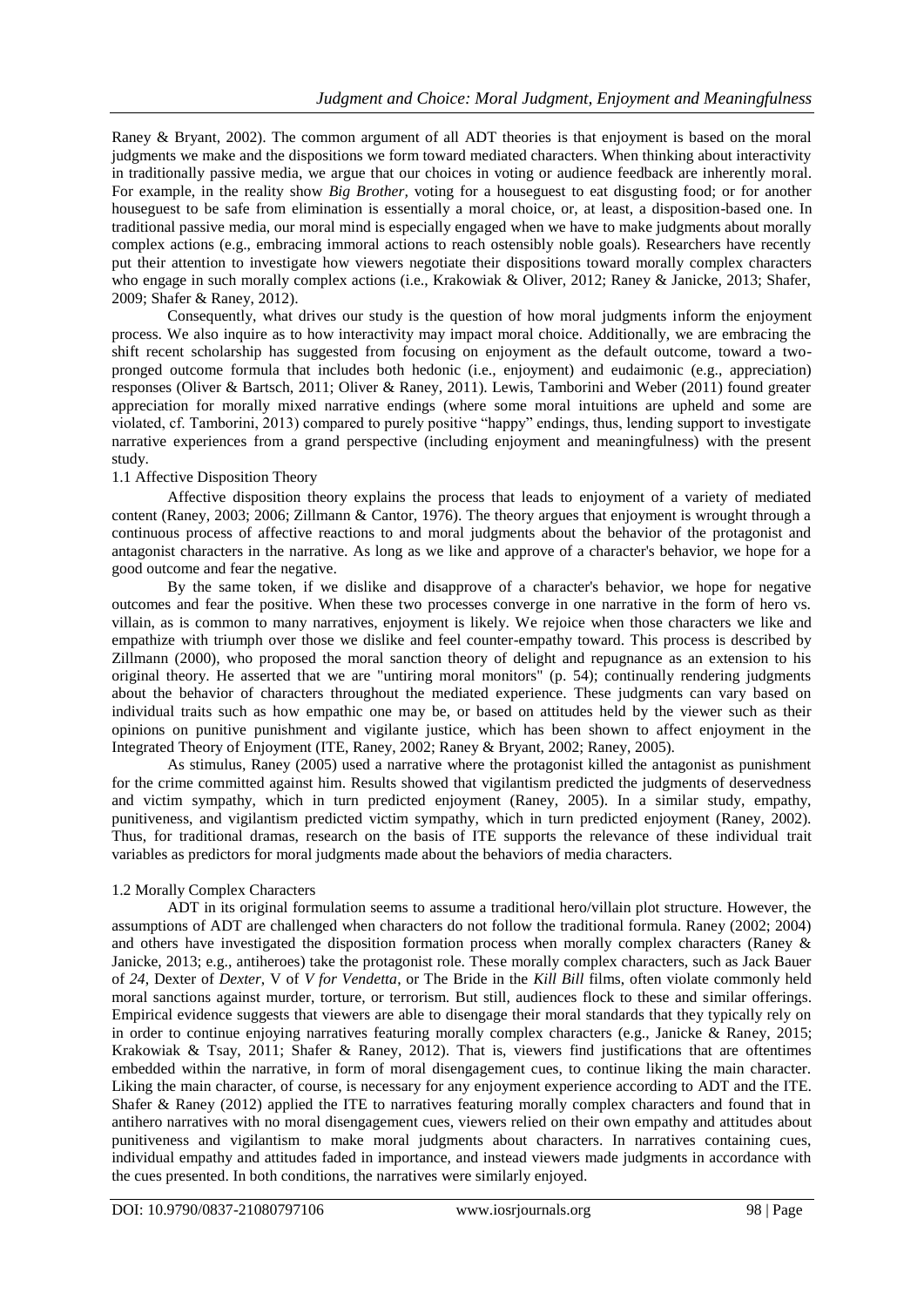Based on the ITE-informed literature on narratives featuring morally weighty situations, we reaffirm that moral judgments are made in response to the actions of media characters (see Raney & Janicke, 2013), and that judgments of how justified a certain action or outcome is for a character are influenced by the viewer's level of trait empathy and the attitudes the individual holds about social justice (i.e., punitiveness and vigilantism). To the extent that the viewer judges the outcome as justified, and their liked characters triumph over disliked characters, enjoyment will result. Consequently, when viewers of both interactive and non-interactive narrative make moral judgments or moral choices about the justification of a protagonist's actions, we expect that empathy, punitiveness, and vigilantism are predictors of such moral judgments (act/choice1 and act/choice2) (*H1*).Furthermore, we contend that increased interactivity will not change the processes predicted by ADT, but rather will simply enhance what already takes place by engaging the audience more deeply with the subject matter; essentially engaging them as participants in the story. When viewers become agents who are involved in and have impact upon the unfolding narrative, moral judgment is exchanged for moral choice.

#### 1.3 Moral Choice in Interactive Media

In a study by Vorderer, Knobloch and Schramm (2001) participants were presented with a highly interactive, moderately interactive, or non-interactive TV movie. They found that for some participants, most notably those with higher cognitive capacity, the interactive forms of the TV movie were more enjoyable. But those with lower cognitive capacity preferred the non-interactive version. Cognitive capacity was based on several factors, but two contributors were age and education level (Vorderer et al., 2001). The study, however, did not investigate the processes leading to enjoyment in as much detail or with the specific focus of the present study.

As already noted, there is potential difficulty when applying traditional entertainment theories such as ADT to interactive media fare (Vorderer, et al., 2006). However, we argue that ADT and its extensions can certainly apply to a *more interactive* form of narrative; a narrative that is structured and scripted like a linear film or television show, but incorporates choices for viewers to make into the plot, effectively converting the passive viewer, briefly, into, essentially, the director of the story. As Vorderer and colleagues point out, ADT in the context of video games may not apply because moral judgments are (generally) being made about one's own actions, not the actions of a character under judgment. However, in the scenarios we are proposing, moral judgment and disposition formation is allowed to take place *before* presenting the viewer/participant with a choice. The viewer/participant becomes an agent of change in the narrative, but does not take on the role of the protagonist as they would in a video game. This allows us to introduce interactivity in the context of a story that can also be told with a traditional, linear approach; isolating the variable for study.

We propose, then, that the relationships dictated by the ITE (Raney & Bryant, 2002) should hold true for an interactive short film just as they would for a traditional linear short film: Moral judgments of choice/act 1 as shown in the narrative will impact the moral judgments of choice/act 2 (*H2*). Both moral judgments of the acts shown (or choices made), will predict the disposition towards the character (*H3*), which in turn will impact enjoyment and the assessment of meaningfulness of the film (*H4*).

Additionally, we predict that the pattern of relationships between the variables will show little to no difference between the interactive and non-interactive conditions (*H5*). Instead, we expect the principles of ADT and, more specifically, the predictions of the integrated theory of crime drama enjoyment, to hold true for an interactive narrative just as for a non-interactive narrative.

#### **II. METHOD**

This study investigated ADT and the predictions of the integrated theory of crime drama enjoyment using a 2 condition (interactive vs. non-interactive) randomized experimental design. An original film, entitled *Choose Your Own Apocalypse*, was produced in two versions. The interactive version contained two distinct decision points where participants were required to make moral choices. The choice points were designed so that the choices were not necessarily right or wrong choices, morally speaking, for both decision points.

#### 2.1 Stimulus Material

The film used for the stimulus material was written, produced, directed, edited, and largely acted by film and theater students at a major research university in the south-central United States. Using an original film offered several advantages over commercially-produced fare. First, there was no risk of the impact of previous exposure on the results. Second, having complete editorial power over the content of the films offered another measure of control that aided in the elimination of third-variable explanations. Third, since no famous or wellknown actors were used in the film, viewers were not influenced by any pre-conceived preferences, biases, or dispositions associated with liking or disliking a certain performer.

*Choose Your Own Apocalypse* is a post-apocalyptic action film. The film opens on two young women who are struggling to survive in a wasteland inhabited by savage enemies. When her friend Sarah is taken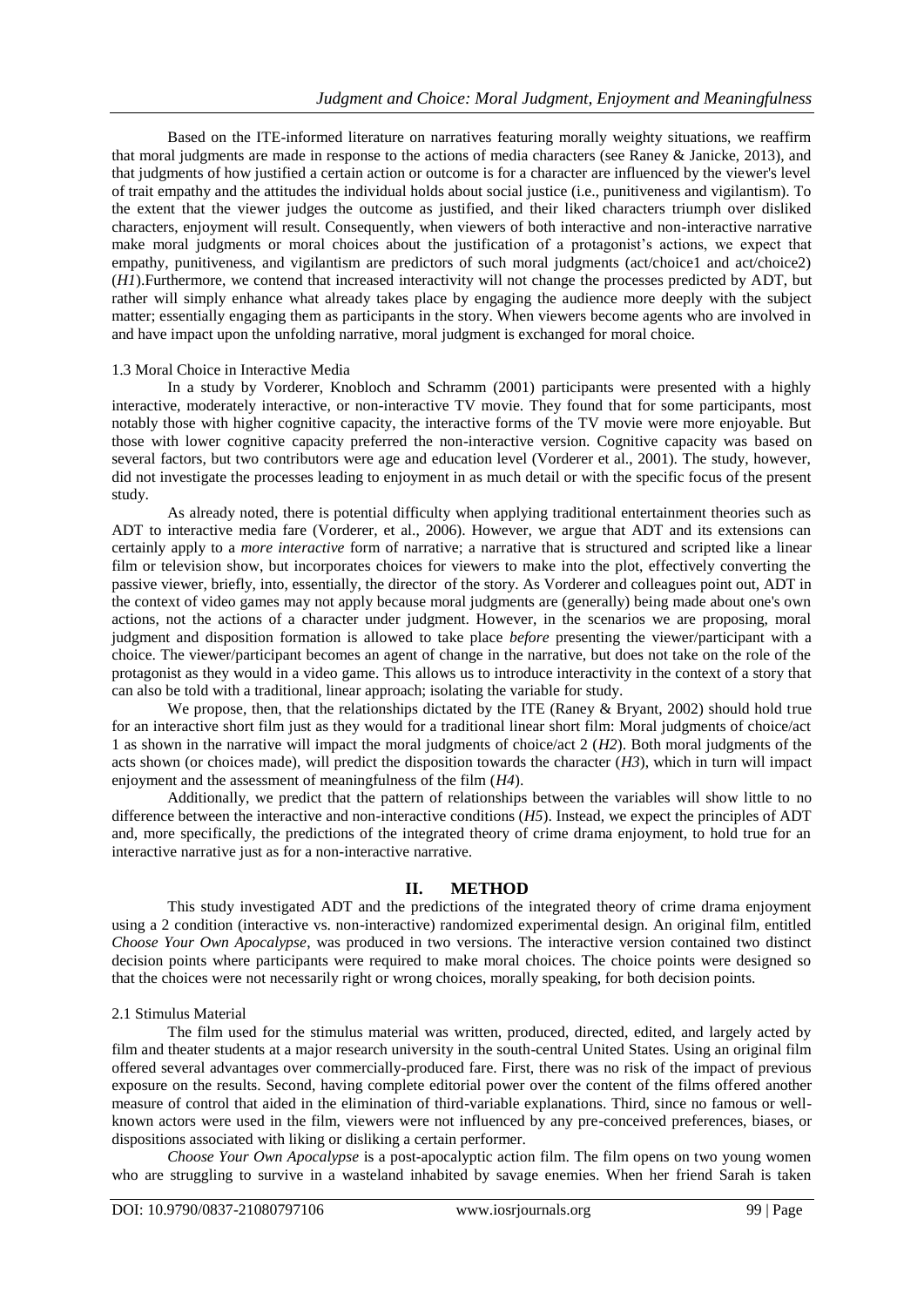hostage by the cannibalistic Ravagers, Morgan must choose whether to negotiate for her release, or shoot at the Ravager in an attempt to free her (choice/act 1). In the process, Harper, acting as savior, rescues Morgan and another Ravager captive, Thomas. Leaving Sarah's body lifeless after a Ravager bullet finds her heart; the three survivors flee to Harper's nearby safe house. Outside, Harper tells them of a stash of ammunition that they will need to survive as they make a run from the Ravagers, who are advancing. They must choose who should leave the house to retrieve the box of ammo (choice/act 2). After a final confrontation with the Ravagers, the survivors escape toward the next safe house, with at least some shred of hope left for humanity.

#### 2.2 Participants and Procedure

A sample of 165 college students was exposed to one of two randomly assigned conditions: an interactive film containing moral choices  $(n = 94)$ ; and a non-interactive film containing moral scenarios  $(n = 100)$ 71). The sample was 51% female and 49% male, with an average age of 20.1 years  $(SD = 1.83)$ . After completing an IRB-approved consent form, participants viewed or interacted with the films in a small research laboratory with three research stations. Each station had a 32-inch 720p HD television set, which was connected to a personal desktop computer. The computer was used to present the stimulus material (by playing it from a DVD) and the online questionnaire. For the interactive film conditions, the DVD was programmed to present a new menu at each choice point. The menu consisted of the choices (e.g., shoot or negotiate). Once the choice was made, the film continued with the option chosen. For the non-interactive film conditions, the filmmakers were instructed to edit the films as they would if submitting the films to festivals or other forms of release. Therefore, participants viewed the director's cut versions of the films. Both films were approximately 20 minutes long.

#### 2.3 Measures

Individual differences were measured prior to exposure to the film. Variables measured were limited to those found to be important in previous studies on ADT and the integrated theory of crime drama enjoyment (Raney, 2002; Raney & Bryant, 2002). Empathy (Cronbach's  $\alpha$  = .85), punitiveness ( $\alpha$  = .85) and vigilantism ( $\alpha$ )  $=$  .94) were measured as in Raney (2002 & 2005), Raney and Bryant (2002), and Shafer and Raney (2012). One sample empathy question was: "When I'm upset at someone I usually try to put myself in their shoes for awhile"; rated from 1 – 7 on an agree-disagree Likert-type scale. Punitiveness and vigilantism were measured on the same type of scale, with sample items being "Punishment for a crime should involve physical pain" and " When I hear that a victim's family has gotten revenge on a criminal, I feel that justice is finally served", respectively.

Moral judgment in the interactive condition was assessed using a single item that referred to the choice the participant made: "To what extent did you feel that the choice you made was justified?" We asked participants to engage in meta-cognitive evaluation of their own choice (see Roberts & Erdos, 1993). This evaluation was juxtaposed against the participants judgments about how justified the characters' choices were in the non-interactive condition. The item was changed from the interactive conditionand incorporated the scenario just shown. For example: "To what extent did you feel that the choice Morgan made to shoot the Ravager threatening Sarah was justified?"

Disposition toward the protagonist was assessed using two items: How good or evil do you think [the protagonist] is?" And "How much do you like [the protagonist]?" This measure of disposition assesses two key features of any disposition; a general moral judgment about the character, and a perception of how likable he or she is  $(r = .67)$ .

Enjoyment ( $\alpha$  = .92) was also measured as in previous research (Raney, 2002; 2005, Raney & Bryant, 2002, Shafer & Raney, 2012). The nine-item scale included questions such as "How much did you enjoy watching the film?" and "How much would you like to experience the film again?" Items were measured on an 11-point continuum ranging from 0 (not at all)  $-10$  (extremely).

Meaningfulness ( $\alpha$  = .90) was measured using five items that asked participants to rate the film on five attributes which characterize eudaimonic responses to the content, as referred to by Oliver and Raney (2011) and Oliver and Bartsch (2011). The items were constructed based on the five terms mentioned by Oliver and Bartsch (2011) in their call for more empirical attention to the concept of appreciation or meaningfulness as an outcome of entertainment consumption. The items, shown in Table 1, were answered using the same  $0 - 10$ response set as the enjoyment scale. A confirmatory factor analysis was conducted, and all items indicated high loadings on the latent variable meaningfulness.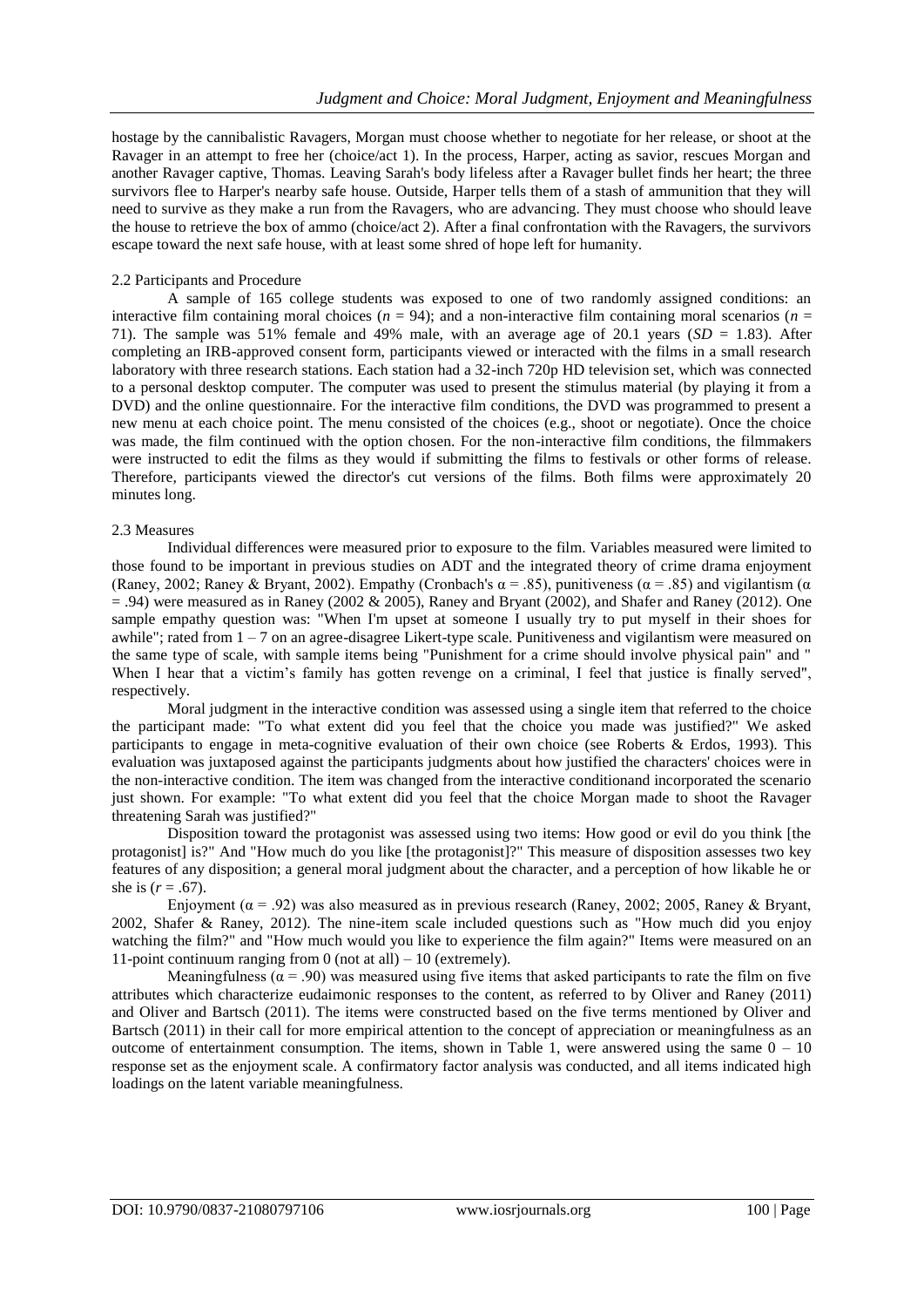| Item                                  | <b>Factor Loading</b> | SЕ   | <i>p</i> value | $R^2$ |  |
|---------------------------------------|-----------------------|------|----------------|-------|--|
| How poignant was the film?            | 0.62                  | 0.12 | ${<}001$       | 0.39  |  |
| How emotional was the film?           | 0.73                  | 0.15 | ${<}001$       | 0.54  |  |
| How inspiring was the film?           | 0.79                  | 0.15 | ${<}001$       | 0.62  |  |
| How moving was the film?              | 0.94                  | 0.13 | < 0.01         | 0.88  |  |
| How touching was the film?            | 0.87                  | 0.13 | < 0.01         | 0.76  |  |
| *Note: CFA $\chi^2$ = 13.03, p = 0.02 |                       |      |                |       |  |

Table 1*Factor Loadings, SE and p-values for Meaningfulness Scale,*

### **III. RESULTS**

#### 3.1 Hypothesis Testing

The hypotheses were tested by specifying two path models, one for the interactive condition, and one for the non-interactive condition. Each model was tested with empathy, punitiveness, and vigilantism as exogenous variables leading to moral justification for/judgment of act/choice 1 and act/choice 2. Act/choice 1 was set as a predictor of act/choice 2 and disposition. Act/choice 2 was set as a predictor of disposition only. Disposition, in turn, was specified as a predictor of both enjoyment and meaningfulness (see Fig. 1).



*Figure 1*. Hypothesized Model

The path models were analyzed using *Lisrel 9.1*. Fit indices for each model are listed in Table 2. CFI and SRMR are reported in lieu of the NNFI and AGFI. Hu and Bentler (1999) suggest SRMR and CFI are robust in cases where small sample size may be an issue.

| Table 2 <i>Model Fit Indices</i> |                    |    |         |                         |          |      |
|----------------------------------|--------------------|----|---------|-------------------------|----------|------|
| Model                            | Chi Square         |    |         | <i>df p</i> value RMSEA | SRMR CFI |      |
| Interactive                      | $\chi^2 = 67.23$   | 14 | 0.00    | 0.20                    | 0.12     | 0.64 |
| Revised Interactive              | $\gamma^2 = 23.42$ |    | 13 0.04 | 0.09                    | 0.08     | 0.94 |
| Non-interactive                  | $\chi^2 = 57.75$   |    | 14 0.00 | 0.21                    | 0.14     | 0.55 |
| Revised Non-interactive          | $\chi^2 = 16.39$   | 13 | 0.23    | 0.06                    | 0.09     | 0.97 |

As Table 2 shows, model fit was acceptable for the revised interactive and non-interactive models, although RMSEA failed to reach the desirable .05 level. Keeping in mind that finding a good-fitting model was a secondary goal to testing the hypotheses forwarded, we deemed the fit of the models acceptable for our purposes. Fig. 2 and Fig. 3 show the results of the path analyses for each condition.

Hypothesis 1 predicted that empathy, punitiveness and vigilantism would be predictors of moral justification judgments for both act/choice 1 and act/choice 2. This hypothesis was only partially supported. Specifically, punitiveness emerged as a strong positive predictor of the justification of choice 1 in the interactive condition. The choice was whether to make Morgan shoot at the Ravager threatening her friend Sarah, or to make her attempt a negotiation for her release. Of the 94 participants in the condition, 41 chose to make Morgan shoot, and 53 chose for her to negotiate. A follow-up analysis of variance (ANOVA) showed that punitiveness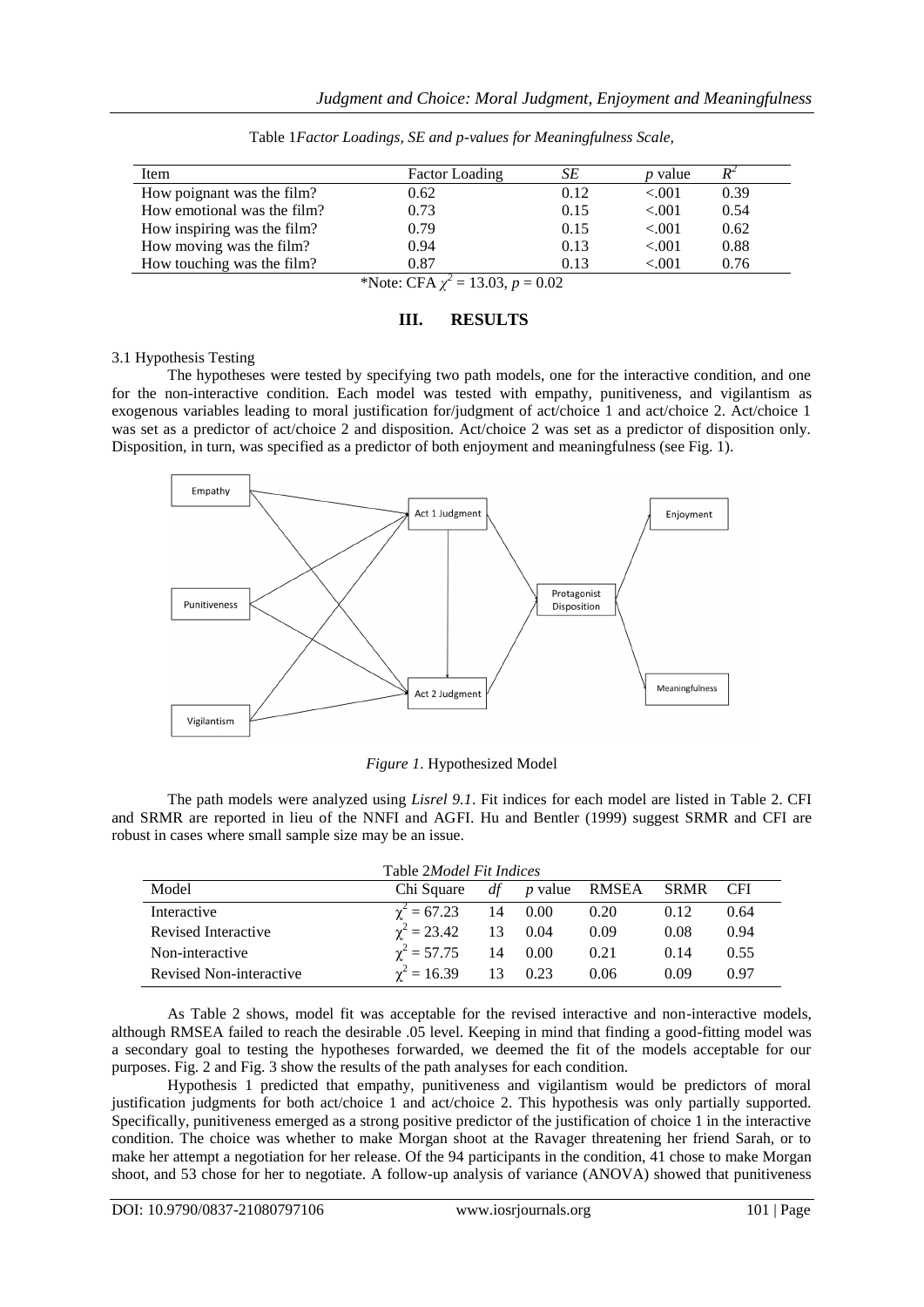was significantly higher among those participants who chose to make Morgan shoot at the Ravager ( $M = 4.46$ , *SD* = 1.04) as compared to those who made her negotiate ( $M = 3.80$ ,  $SD = 1.14$ ),  $F_{(1, 92)} = 8.31$ ,  $p = .005$ ,  $\eta^2 =$ .083. Punitiveness was not a significant predictor in the non-interactive condition; however empathy was shown to impact how justified act 2 was in the non-interactive condition. Act 2 involved the three characters determining who should go into danger to retrieve a box of ammunition; the film shows Thomas being chosen via drawing of straws. Vigilantism did not emerge as a significant predictor of any of the choices or acts across conditions.



*Figure 2*. Final (Revised) Interactive Condition Model*. Note.* \* *p* < .05



*Figure 3*. Final (Revised) Non-interactive Condition Model*. Note.* \* *p* < .05

Hypothesis 2 predicted that justification of act/choice 1 would impact both the justification of act/choice 2 and disposition toward the protagonist. The path analyses showed partial support for H2. In the interactive condition, justification of choice 1 was significantly associated with justification of choice 2 ( $r =$ .33). Act/choice 1 judgments also significantly and positively impacted disposition toward the protagonist (Morgan, *r* = .50).

In the non-interactive condition, there were no significant relationships between justification ratings of act 1 and act 2, and act 1 did not go on to significantly predict disposition.

Hypothesis 3 predicted that justification of act/choice 2 would predict disposition. This hypothesis was supported for the interactive condition. Justification for act/choice 2 negatively impacted protagonist disposition. The negative effect  $(r = -.21)$  was not as strong as the positive effect of act/choice 1  $(r = .50)$ . H3 was unsupported in the non-interactive condition. Justification of act/choice 2 did not significantly impact disposition.

Hypothesis 4 predicted a significant effect of disposition on both enjoyment and meaningfulness. This hypothesis aligns with traditional ADT and acknowledges the latest scholarship that focuses on other outcomes besides simple hedonic pleasure. In the interactive condition, H4 was supported. Disposition toward Morgan positively impacted both enjoyment and meaningfulness. The more participants liked her and judged her positively, the more they found the film enjoyable and meaningful; keeping in mind that they themselves had a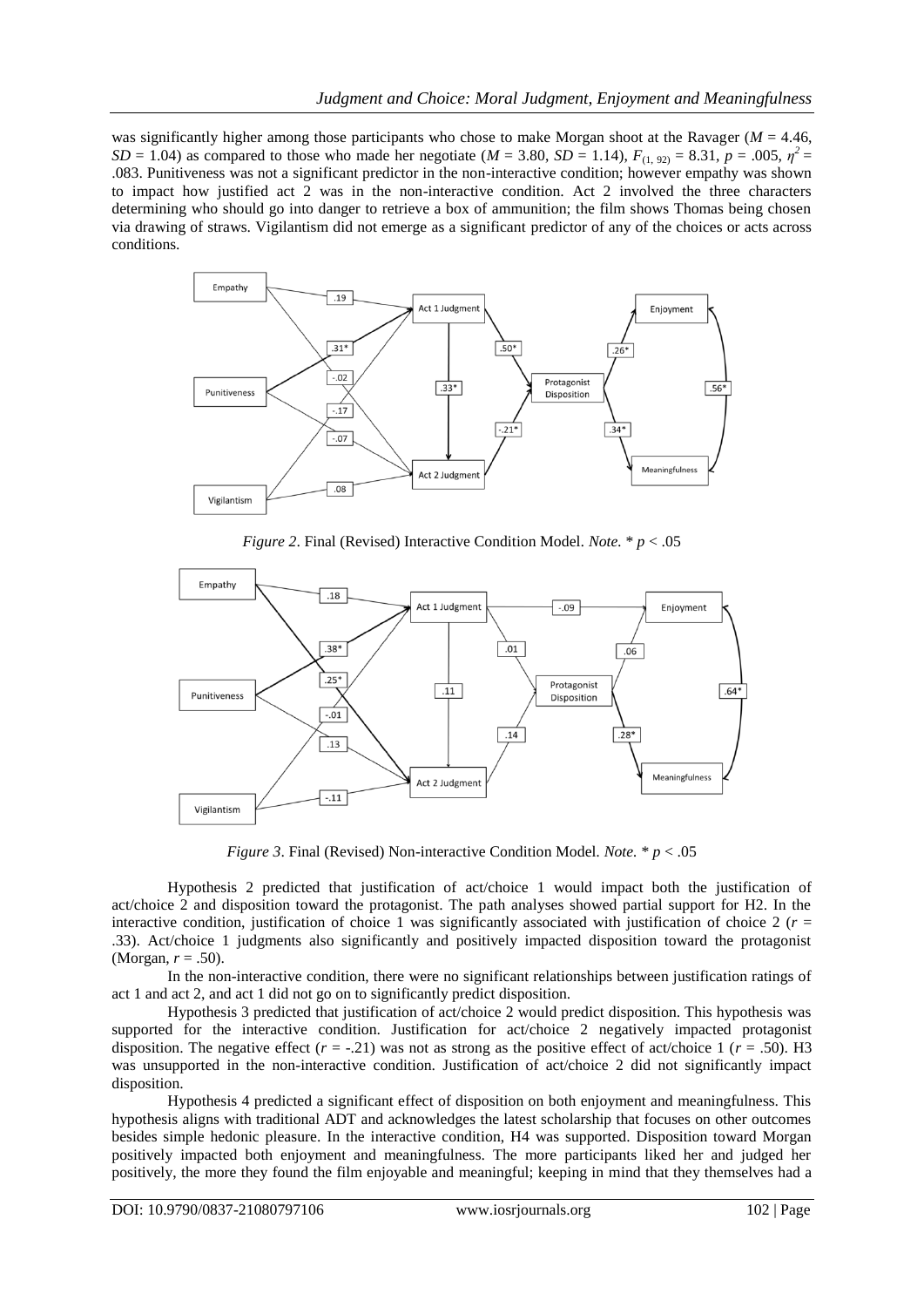hand in her choices and circumstances (i.e. whether to shoot or negotiate with her enemies; whether or not she was sent into danger to retrieve supplies). In the non-interactive condition, disposition only significantly predicted meaningfulness. It seems participants did not derive their enjoyment from their liking and judgments of Morgan, but their feelings toward her did impact how meaningful they found the film to be.

In Hypotheses 5 we predicted no significant differences in the pattern of relationships of the variables between the interactive and non-interactive conditions. However, hypothesis 5 was not supported; there were some notable differences between the conditions. In the interactive condition, there was a clear and continuous route from punitiveness through the judgment of act 1 to disposition to enjoyment and meaningfulness. In the non-interactive condition, the traditional passive narrative, empathy and punitiveness did influence moral judgments, but those moral judgements did not impact disposition. Disposition did impact meaningfulness evaluations as predicted by the latest work on hedonic enjoyment and eudaimonic appreciation, but disposition did not influence enjoyment. The results would seem to indicate that interactivity; i.e. the ability to make choices for the characters, does align well with the predictions of the integrated theory of crime drama enjoyment and recent work on separating enjoyment from meaningfulness. The feature of interactivity seemed to engage participants more with the protagonist than the non-interactive version of the film. This heightened engagement allowed the participants' feelings for and judgment of the protagonist to impact both their enjoyment of the experience and how meaningful it was. We can assume that these observed relationships are, in fact, due to the interactivity feature of the narrative, because disposition, enjoyment, and meaningfulness were not significantly different between conditions (see Table 3).

|  |  | Table 3Disposition, Enjoyment, and Meaningfulness Means Comparison |  |
|--|--|--------------------------------------------------------------------|--|
|--|--|--------------------------------------------------------------------|--|

| Disposition                     |                 | Enjoyment                       |                 | Meaningfulness                  |                 |  |
|---------------------------------|-----------------|---------------------------------|-----------------|---------------------------------|-----------------|--|
| Interactive                     | Non-interactive | Interactive                     | Non-interactive | Interactive                     | Non-interactive |  |
| $M = 6.85$                      | $M = 6.73$      | $M = 6.00$                      | $M = 5.55$      | $M = 5.19$                      | $M = 4.99$      |  |
| $(SD = 1.66)$                   | $(SD = 1.39)$   | $(SD = 2.05)$                   | $(SD = 1.89)$   | $(SD = 1.64)$                   | $(SD = 1.80)$   |  |
| $F_{(1, 163)} = 0.27, p = .607$ |                 | $F_{(1, 163)} = 2.08, p = .151$ |                 | $F_{(1, 163)} = 0.57, p = .451$ |                 |  |

#### **IV. DISCUSSION**

This study investigated the predictions of ADT and the integrated theory of crime drama enjoyment in the context of interactive narratives. Interactivity was operationalized as the opportunity for participants to make choices for characters during exposure to a short originally-produced film. The study incorporates the latest thinking on enjoyment, which argues that hedonic pleasure is not the only possible outcome of experiencing entertainment. Appreciation or meaningfulness, a concept related to yet distinct from enjoyment, may also be a gratifying outcome (Oliver & Bartsch, 2011; Oliver & Raney, 2011). Indeed, the results show that enjoyment and meaningfulness were both significantly impacted by disposition toward the protagonist in the interactive model, and meaningfulness was impacted by disposition in the non-interactive model. These findings support the argument that the two experiences are not mutually exclusive; one can simultaneously experience hedonic enjoyment and meaningful appreciation in response to the same narrative.

#### 4.1 Individual Differences and Moral Judgment

Perhaps the most notable finding is the difference in the pattern of effects between conditions. Individual attitudes about social justice seemed to have more salience in the non-interactive condition, in that both punitiveness and empathy influenced judgments of the moral choices/acts. In the interactive condition, only punitiveness impacted the judgment of choice/act 1. This does represent a consistent finding between conditions, that those who scored higher in punitiveness tended to judge the choice or act shown at decision point 1 as more justified than those lower in punitiveness. A post- hoc follow-up correlation analysis indicated that punitiveness was positively and significantly associated with choosing to shoot the Ravager in the narrative  $(r = .29)$ . These findings are consistent with ITE, which predicts and has empirically shown that individual attitudes about social justice influence moral judgments (Raney, 2002; 2005).

Furthermore, in the interactive condition, higher justification ratings for shooting the Ravager led to more positive dispositions toward the protagonist, Morgan. The justification rating for choice/act 2, however, was a negative predictor of disposition. This is likely due to the possibility that participants may not have perceived choice/act 2 as a moral one, per se. It seems that the choice for those in the interactive condition may have turned not on moral concerns, but rather on practical considerations. The protagonist, Morgan, had been shot and could barely walk. Harper, the character who saved the group from the Ravagers, had proven capable with weapons; but also professed knowledge of first aid, which Morgan needed. Thomas was presented in the narrative as timid and unassertive, and had no knowledge of first aid. Therefore it seems that the choice of which character should be sent into danger was largely a practical one. Thomas could not care for Morgan, and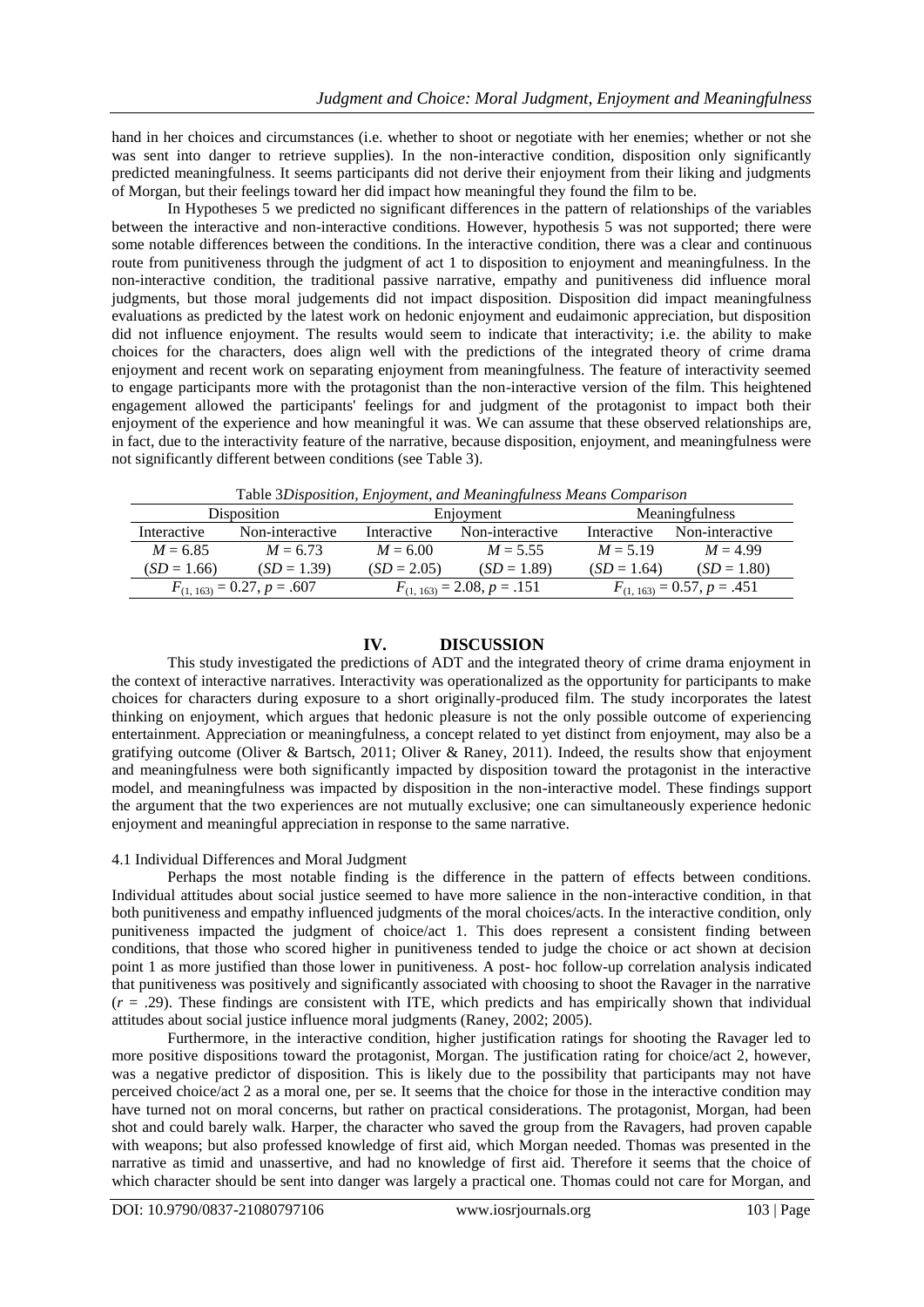should therefore go; or, Harper should go because she had demonstrated competence in combat. Morgan was unable to help, and may have been seen by participants as a liability. She was portrayed as weak and in need of help, and this may have detracted from their positive judgment of her.

For those in the non-interactive condition, punitiveness predicted the moral justification of Act 1 and empathy predicted the moral justification of Act 2. The decision of who to send to get the ammunition centered on the mechanic of drawing straws. Since the process of choosing someone to go into danger was apparently random, it is likely that participants were hoping for someone other than Morgan to be selected, considering her injury. Her situation seems to have evoked an empathic response, and when Harper is chosen, great relief may have followed.

This explanation highlights the fact that responses to narratives are not only subject to individual differences (i.e., user inputs), but are highly dependent upon narrative inputs or characteristics of the specific story (Raney & Bryant, 2002). As shown in research on ITE, relationships between empathy, social justice attitudes and moral judgments do vary based on the elements presented in a narrative (i.e., severity of a crime; Raney, 2002; 2005). It also seems to be the case that, when comparing interactive and non-interactive versions of the film, the interactive version engaged participants with the story more than the non-interactive version by making them partially responsible for the outcome via their choices. This seems to have resulted in the metacognitive evaluations interactive condition participants made of their own choices feeding strongly into their dispositions toward the protagonist, for better or worse (see Figure 2).

#### 4.2 Disposition's Impact on Enjoyment and Meaningfulness

Disposition positively impacted both enjoyment and meaningfulness in the interactive condition, and positively impacted meaningfulness in the non-interactive condition. As outlined earlier, interactivity, by turning viewers into directors, may inspire feelings of moral responsibility. This moral responsibility, especially in the case of the morally challenging choice of shooting versus negotiating for a person's life, should not only affect the disposition built towards the protagonist, but also should make the experience meaningful. A related study on two different narratives found that participants exposed to a morally complex narrative experienced greater appreciation (i.e., meaningfulness) than participants exposed to a morally clear hero narrative (Janicke & Shafer, 2014).

These results imply that narratives which are poignant, moving, touching, and inspiring may, based on our ability to interact with morally challenging situations, affect how empathetic we are when making moral choices in real life. Or, they may inspire us to be more conscious of our moral actions in real life. In fact, Grizzard and his colleagues (2014) found that making moral choices in video games, specifically immoral ones, can increase a player's moral sensitivity, potentially leading to more prosociality in real life. Moral rumination may be a valuable practice, and morally challenging narratives can inspire it. Janicke & Shafer (2014) found that participants judged antihero narratives significantly more thought provoking than hero narratives. In sum, both interactive and traditional (non-interactive) narratives may be specifically meaningful for a viewer when they are morally engaging. Adding interactivity seems to also heighten the effect of disposition on enjoyment. This shows that taking moral responsibility for what characters do can be both meaningful and enjoyable, and that the process of enjoyment described by ADT and its related theories can be applied to interactive narratives.

#### 4.3 Limitations

The study is the first that investigates how moral choices in interactive narrative entertainment impact the enjoyment process based on the predictions of ADT. One notable limitation of the study is that the sample size in each path analysis condition is small. A general rule of thumb for adequate sample size is that there should be at least 5 times the number of paths to be specified (SAS Institute, Inc., 1990). Our model tested 11 paths originally, meaning the minimum sample size should have been 55 for each model tested. This was not the case; sample sizes for the models ranged from 38 - 47. This does introduce some uncertainty as to the stability of our results. As a partial remedy, we have reported fit indices that are robust to small sample size in path analysis (Hu & Bentler, 1999). These fit indices indicate that, despite not reaching a desired sample size threshold, our results can be taken with some confidence due to acceptable final model fit.

#### **V. CONCLUSION**

This study has shown that ADT and the integrated theory of crime drama enjoyment can be extended to explain enjoyment and appreciation of certain narrative forms that incorporate limited amounts of interactivity. More research is needed to determine if the principles of ADT hold true in a fully interactive mediated environment such as a video game. Future work should investigate how certain variables such as avatar identification operate on disposition, moral judgment, enjoyment and appreciation of video game narratives. Additionally, we have suggested that increased moral engagement may have resulted from making moral choices in the narrative. Empirical evidence is needed to verify our suggestions. One potentially viable measure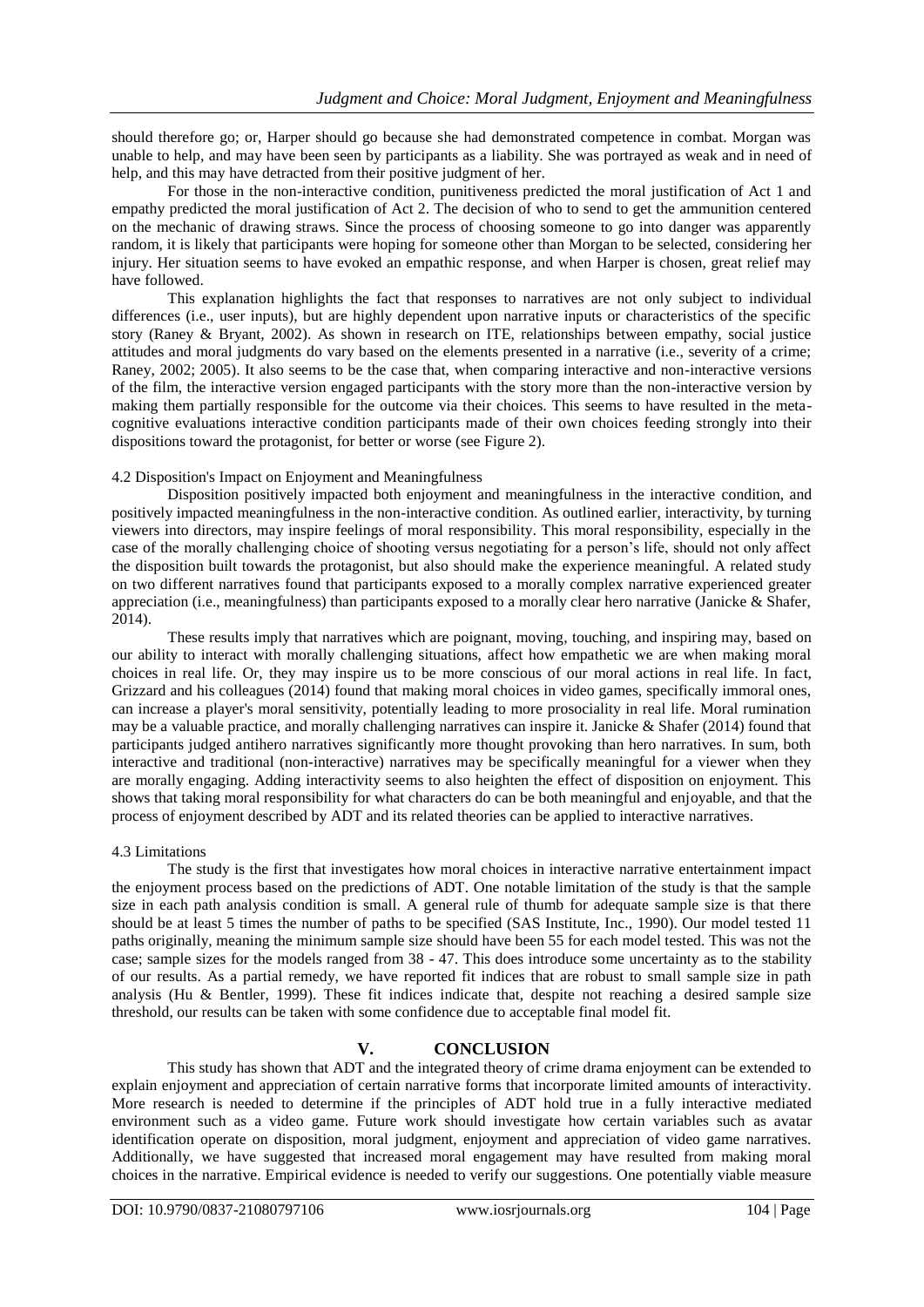of engagement could be galvanic skin response measured during morally-charged narratives, although many other variables such as plot and level of action would have to be controlled; another possible measure may be functional magnetic resonance imaging (fMRI) or some other type of neurological reading taken during exposure, as has been done in several studies related to interactive media (e.g., Mathiak & Weber, 2006; Weber, Ritterfeld & Mathiak, 2006).

Also, to extend this scholarship, the inclusion of moral foundations (Haidt, 2008) as an additional predictor of moral choices would be useful. As seen in our models, only two of the trait variables significantly predicted moral judgments. The inclusion of a variable assessing an individual's moral makeup, as measured with MFT, may enhance the variance explained in interactive and non-interactive entertainment fare.

To conclude, this study further demonstrates the utility and adaptability of Zillmann's affective disposition theory, yet highlights the continued importance of challenging, refining, and extending its propositions. ADT continues to be one of the most comprehensive theories on how we experience many types of entertainment, and as such, warrants continued investigation and application as the media landscape shifts and develops.

#### **REFERENCES**

- [1] D. Zillmann, "Transfer of excitation in emotional behavior," in *Social Psychophysiology: A Sourcebook*, J. T. Cacioppo and R. E. Petty, Eds. New York: Guilford Press, 1983, pp. 215–240.
- [2] D. Zillmann, "Mood Management through Communication Choices," *American Behavioral Scientist*, vol. 31, no. 3, pp. 327–340, Jan. 1988.
- [3] A. A. Raney, "Disposition-based theories of enjoyment," in *Communication and emotion: Essays in honor of Dolf Zillmann*, J. Bryant, J. Cantor, and Roskos-Ewoldsen, Eds. Mahwah, N.J.: Lawrence Erlbaum Associates, 2003, pp. 61–84.
- [4] A. A. Raney, "The psychology of disposition-based theories of media enjoyment," in *Psychology of Entertainment*, J. Bryant and P. Vorderer, Eds. Mahwah, N.J.: Lawrence Erlbaum Associates, 2006, pp. 137–150.
- [5] P. Vorderer, J. Bryant, Pieper, K.M., and R. Weber, "Playing video games as entertainment," in *Psychology of Entertainment*, J. Bryant and P. Vorderer, Eds. Mahwah, N.J.: Lawrence Erlbaum Associates, 2006, pp. 1–7.
- [6] T. Grodal, Video games and the pleasures of control. In: Zillmann D, Vorderer P, editors. Media entertainment: the psychology of its appeal. Mahwah, NJ: Lawrence Erlbaum Associates; 2000. p. 197– 214.
- [7] P. Vorderer, "Interactive entertainment and beyond," in *Media entertainment: the psychology of its appeal*, D. Zillmann and P. Vorderer, Eds. Mahwah, NJ: Lawrence Erlbaum Associates, 2000, pp. 21–36.
- [8] ABC Network, Rising Star. Retrieved 6/20/2014 from [http://abc.go.com/shows/rising-star,](http://abc.go.com/shows/rising-star) 2014.
- [9] W. Byles, *Until DawnTM*. Supermassive Games, 2015.
- [10] Quantic Dream, Heavy Rain. Retrieved 6/20/2014 from [http://www.quanticdream.com/en/game/heavy](http://www.quanticdream.com/en/game/heavy-rain)[rain,](http://www.quanticdream.com/en/game/heavy-rain) n.d.
- [11] D. Zillmann and J. R. Cantor, "A disposition theory of humour and mirth.," in *Humour and Laughter: Theory, Research and Applications*, A. J. Chapman and Foot, H. C., Eds. London: John Wiley & Sons, 1976, pp. 93–115.
- [12] D. Zillmann and J. Bryant, "Viewer's moral sanction of retribution in the appreciation on dramatic presentations," *Journal of Experimental Social Psychology*, vol. 11, pp. 572–582, 1975.
- [13] D. Zillmann, "Basal morality in drama appreciation," in *Moving Images, Culture and the Mind*, I. Bondebjerg, Ed. Luton, UK: University of Luton Press, 2000, pp. 53–63.
- [14] A. A. Raney, "Moral Judgment as a Predictor of Enjoyment of Crime Drama," *Media Psychology*, vol. 4, no. 4, pp. 305–322, 2002.
- [15] A. A. Raney, "Punishing Media Criminals and Moral Judgment: The Impact on Enjoyment," *Media Psychology*, vol. 7, no. 2, pp. 145–163, 2005.
- [16] A. A. Raney and J. Bryant, "Moral Judgment and Crime Drama: An Integrated Theory of Enjoyment," *Journal of Communication*, vol. 52, no. 2, pp. 402–415, Jun. 2002.
- [17] K. M. Krakowiak and M. B. Oliver, "When good characters do bad things: Examining the effect of moral ambiguity on enjoyment," *Journal of Communication*, vol. 62, no. 1, pp. 117–135, 2012.
- [18] A. A. Raney and Janicke, Sophie, "How we enjoy and why we seek out morally complex characters in media entertainment," in *Media and the Moral Mind*, R. C. Tamborini, Ed. London: Routledge, 2013, pp. 152–169.
- [19] D. M. Shafer, "Moral disengagement toward protagonists for the enjoyment of fictional narratives," presented at the annual convention of the International Communication Association, Chicago, IL, 2009.